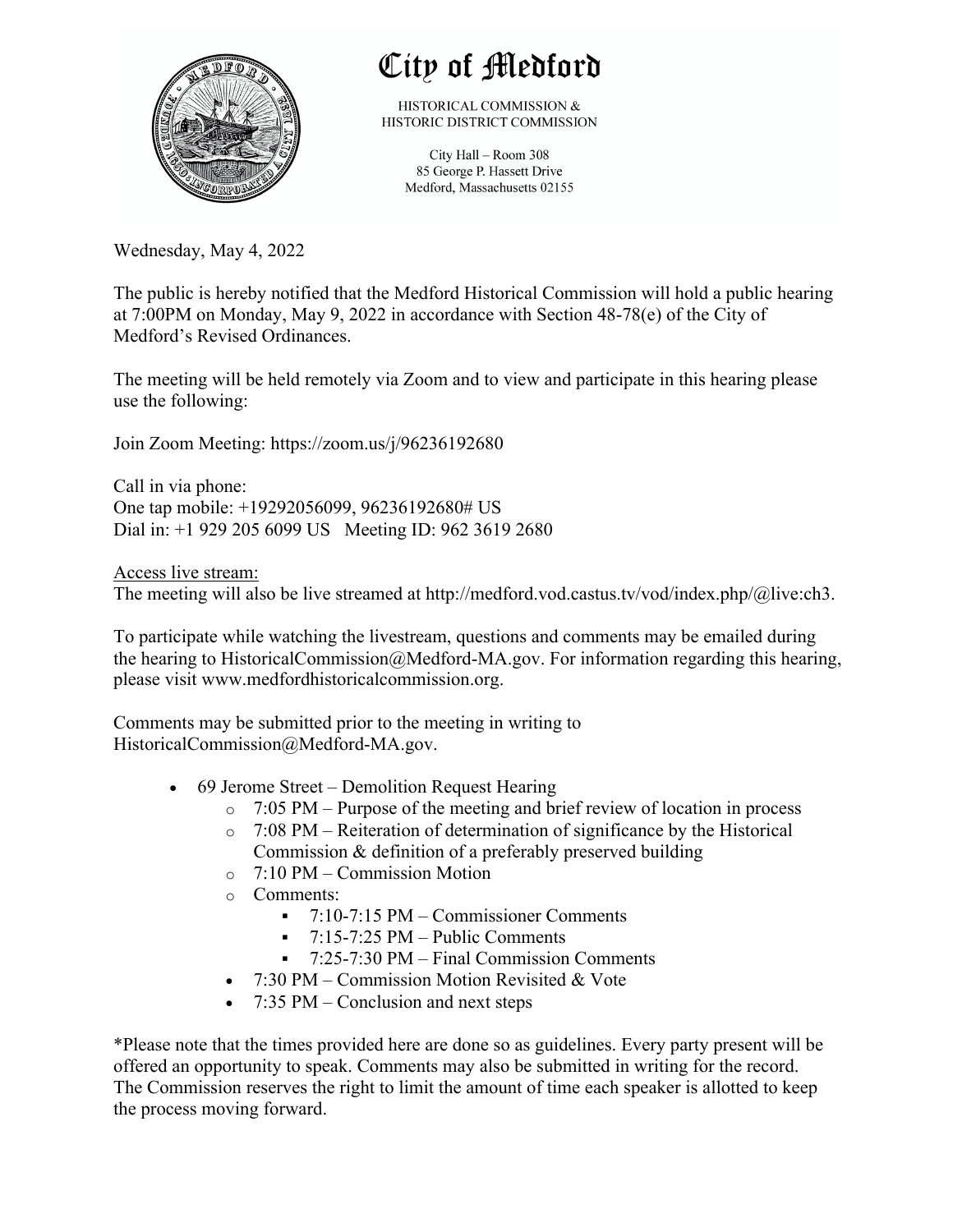

## City of Medford

HISTORICAL COMMISSION & HISTORIC DISTRICT COMMISSION

City Hall - Room 308 85 George P. Hassett Drive Medford, Massachusetts 02155

The Commission will then continue with their Public Meeting via Zoom at 7:35PM on Monday, May 9, 2022.

The following items are on the agenda:

New Business:

- 20 Otis Street (Carriage House) Receive Demolition Application
- 62-64 Bradbury Avenue Receive Demolition Application
- 76 Sharon Street Receive Demolition Application
- 136 Boston Avenue Receive Demolition Application
- 4054 Mystic Valley Parkway Receive Demolition Application
- 52 Allston Street Determination of Significance
- 130 Boston Avenue Determination of Significance
- 146 Summer Street Determination of Significance
- 232 Fulton Street Determination of Significance
- 29 Summer Street letter of support for ZBA meeting
- Window replacement/restoration at City Hall
- Brooks Park street sign brief discussion
- Ward Gifts building sign brief discussion
- Update on new member search

Old Business:

- 78 Cotting Street Discussion of progress with sub-committee
- Properties currently under Demo Delay general update
- $\bullet$  Permit subcommittee & processes general update
- CPA Projects: Thomas Brooks' Park general update
- Survey Projects: Brickyards/Mystic Park Project & Fulton Heights general update
- Local Historic Districts general update
- Approval of Meeting Minutes

Jennifer M. Keenan Chair, Medford Historical Commission Next Meeting: June 13, 2022